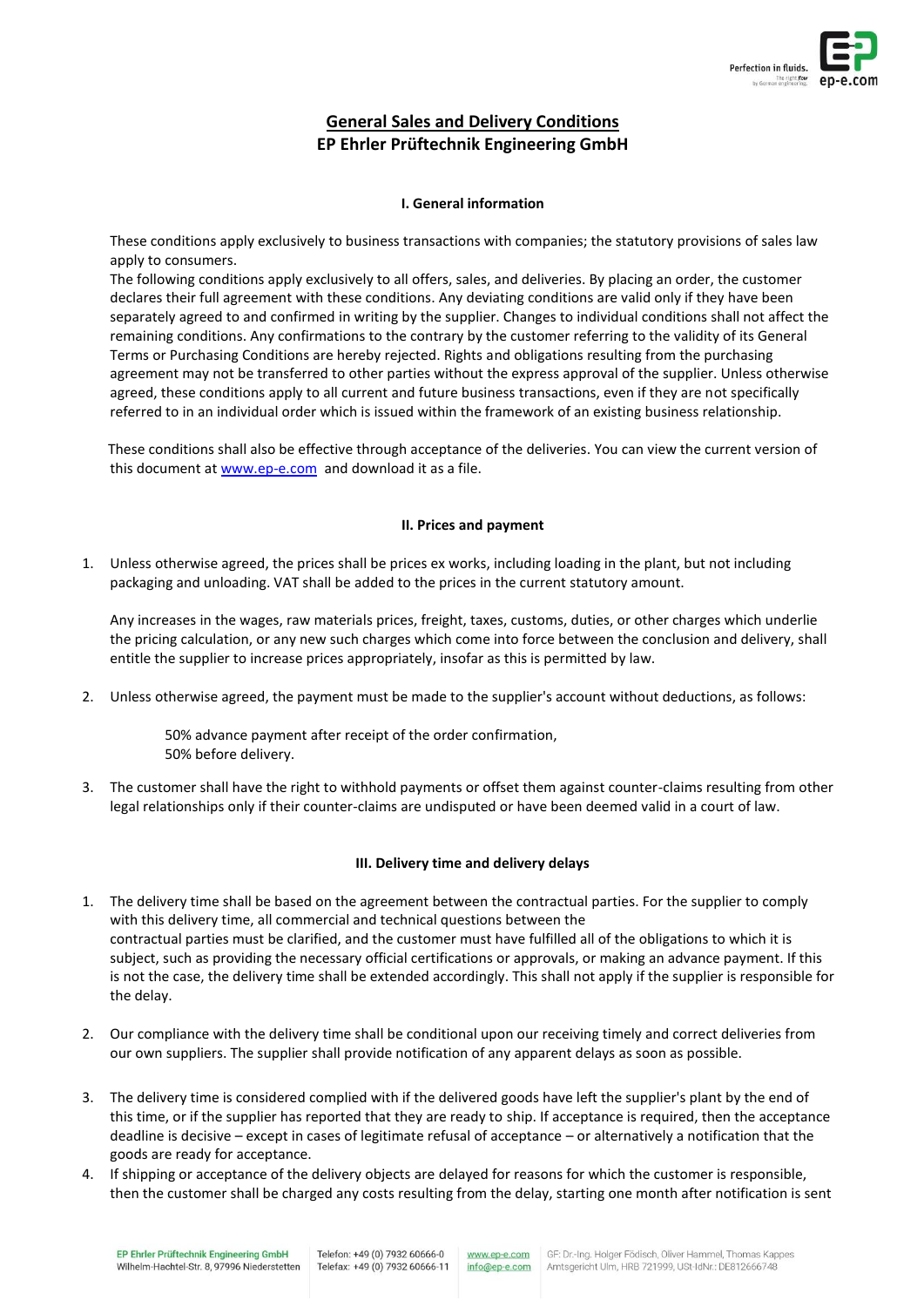

that the goods are ready for shipping or acceptance.

- 5. The delivery time shall be extended accordingly in case of force majeure, labour disputes, or other events which are outside of the supplier's sphere of influence. The supplier shall inform the customer of the start and end of such circumstances as soon as possible.
- 6. The customer can withdraw from the contract without notice if it becomes impossible for the supplier to complete all of its services before the transfer of risk. The customer can furthermore withdraw from the contract if it is impossible to carry out part of an order, and the customer has a legitimate interest in refusing a partial delivery. If this is not the case, then the customer shall pay the contractual price for the partial delivery. The same applies in case of incapacity on the part of the supplier. Section VII.2 also applies.

If the supplier becomes incapacitated or the delivery becomes impossible while the customer is in default of acceptance, or if the customer is solely or primarily responsible for these circumstances, then the customer remains obligated to provide the return payment.

7. The customer is entitled within the framework of the law to withdraw from the agreement after requesting the supplier to complete its services two times following the due date and with a reasonable notice period, without success.

Further claims resulting from a default of delivery shall be determined exclusively in accordance with section VII.2 of these conditions.

## **IV. Transfer of risk and acceptance**

1. The risk shall be transferred to the customer once the delivery objects have left the plant, even if partial deliveries are made or if the supplier has also agreed to provide other services, such as paying the shipping costs, or delivery and setup. If acceptance is required, then this shall be decisive for the transfer of risk. Acceptance must be completed promptly by the defined acceptance deadline, or alternatively after the supplier provides notification that goods are ready for acceptance. The customer may not deny acceptance due to insignificant defects. The supplier is entitled to request partial acceptance, depending on the progress of the project.

Acceptance must be granted in any case if the technical data provided in a technical / requirement specification are fulfilled. Acceptance must be logged by the supplier, and any defects logged must be corrected by the supplier within a reasonable time period. If the goods are used, this will also take the place of acceptance.

- 2. If shipment or acceptance are delayed or not completed due to circumstances for which the supplier is not responsible, then risk shall be transferred to the customer from the date on which the supplier provides notification that the goods are ready for shipment or acceptance. The supplier hereby undertakes to conclude the insurance policies which the customer requests, at the customer's cost.
- 3. Partial deliveries are permitted insofar as they are reasonable for the customer.

## **V. Retention of ownership**

- 1. The supplier shall retain ownership of the delivery objects until all payments are received including for any additional ancillary services owed – under the delivery contract.
- 2. The customer may not pledge the delivery objects or transfer them as a security. The supplier must promptly inform the customer if the goods are pledged or seized, as well as of any other disposal by third parties. As a precaution, i goods are sold to other parties, then an extended retention of ownership is agreed; the customer hereby already assigns all claims resulting from the further sale and all ancillary rights against the third-party debtor to the supplier up to the amount of the invoice, with the right to collect a portion of the claim. The supplier hereby accepts the assignment.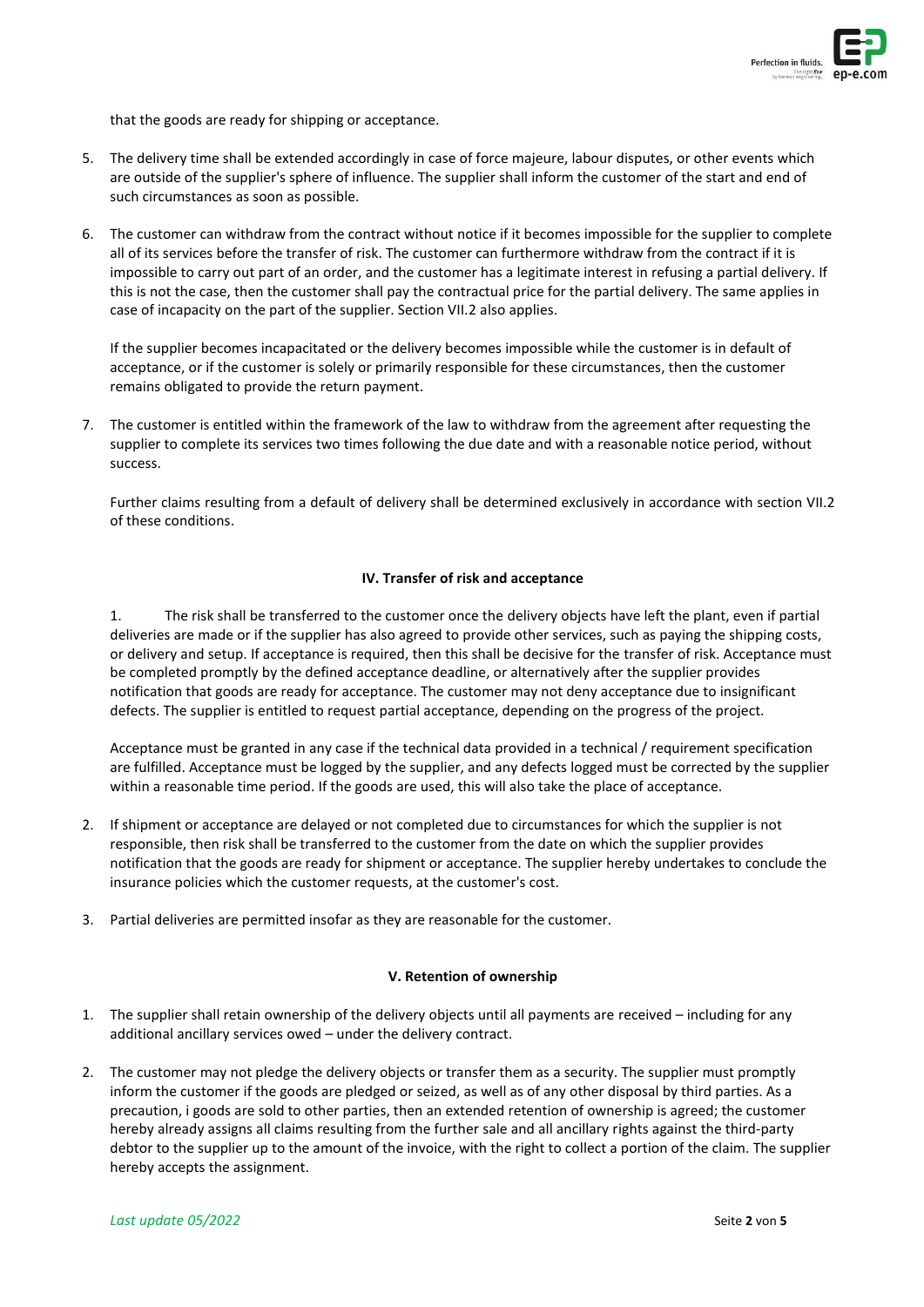

- 3. If the customer engages in any conduct which violates the contract, in particular by falling into default of payment, the supplier is entitled to take back the delivery objects following a warning, and the customer is obligated to provide them.
- 4. The supplier can only demand return of the delivery objects if it has withdrawn from the contract, due to the retention of ownership.
- 5. If a motion is made to open insolvency proceedings against the assets of the customer, then the supplier shall be entitled to withdraw from the contract and request the immediate return of the delivery objects.

## **VI. Defect claims**

The supplier shall be liable for defects in the delivery, excluding further claims – and conditional on section VII – as follows:

## **Material defects**

1. In case of material defects that were already present at the time of transfer of risk, but only became apparent after handover of the delivery objects or acceptance, the supplier is entitled to repair the parts or replace them with parts that are free from defects within a reasonable time period. The supplier must be notified promptly and in writing if such defects are found.

The customer shall only have the right to correct the defects itself or have them corrected by third parties and request reimbursement from the supplier for the necessary expenses in urgent cases, in which operational safety is endangered, or in order to avoid unreasonably high damages, of which the supplier must be informed immediately.

- 2. If the complaint proves legitimate, the supplier shall bear the direct costs for repairs or the replacement delivery, including shipping. Furthermore, it shall bear the costs for removal and installation of defective parts, and the costs for any necessary provision of installers and assistants, including travel expenses, as long as this would not unreasonably burden the supplier. The supplier shall furthermore reimburse the customer for its expenses related to recourse claims in the supply chain within the scope of its legal obligations for newly manufactured objects purchased.
- 3. Under the law, the customer is entitled to withdraw from the contract if it provides the supplier with a reasonable deadline to correct the material defect or provide a replacement delivery two times, and the supplier fails to meet these deadlines – in consideration of the exceptions outlined in the law. If the defect is not significant, the customer shall only have the right to reduce the contractual price. Any right to reduce the contractual price shall otherwise be excluded.
- 4. Further claims shall be determined only on the basis of section VII. 2 of these conditions.
- 5. No liability shall be accepted in the following cases, in particular: Improper or unintended operation, incorrect assembly or commissioning by the customer or third parties, natural wear and tear, incorrect or negligent handling, improper maintenance, improper operating materials, physical, chemical, electro-chemical, or electrical influences – if they are not the responsibility of the supplier.
- 6. If the customer or a third party corrects the issue in an improper manner, then the supplier shall not be liable for any resulting consequences. The same applies to changes made to the delivered goods without the prior approval of the supplier.

## **Defects of title**

7. If use of the delivery objects results in a violation of domestic industrial property rights or copyrights, then the supplier shall generally ensure the customer has a continued right to use the objects at its own cost, or modify the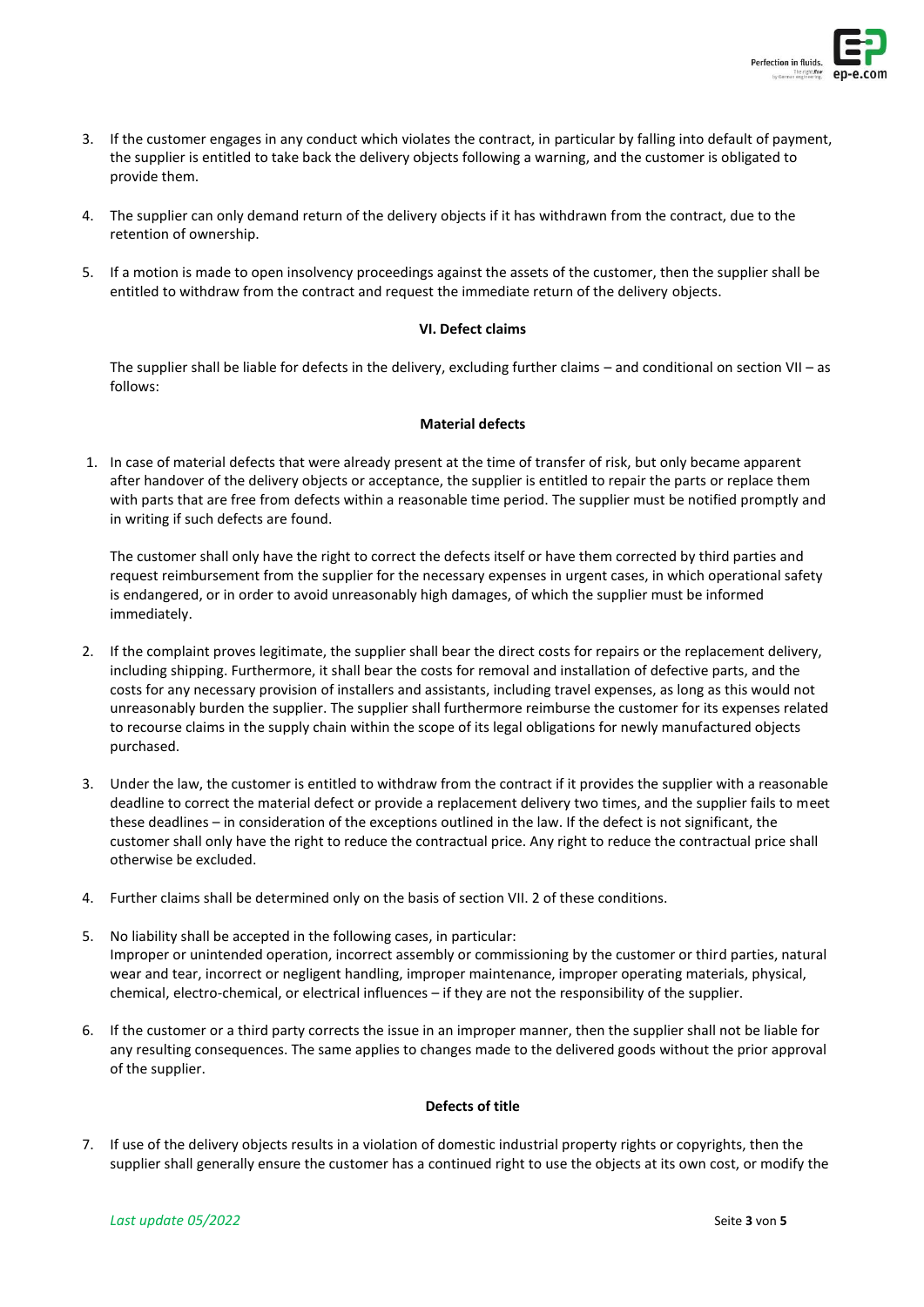

delivery objects in a manner that is reasonable for the customer and in such a way that they no longer violate the property rights.

If this is not possible at economically reasonable conditions or within a reasonable time period, then the customer is entitled to withdraw from the contract. The supplier also has the right to withdraw from the contract under the conditions indicated.

8. The above obligations of the supplier are exclusive for violations of property rights or copyrights, conditional on section VII.2.

They exist only if:

- the customer promptly informs the supplier of any violations of property rights or copyrights that are asserted,
- the customer supports the supplier appropriately in defending against the asserted claims, or the supplier makes it possible to carry out the modification measures

according to section VI. 7,

- the supplier reserves the right to take all preventative measures, including extra-judicial regulations,
- the defect of title is not based on an instruction from the customer, and
- the legal violation was not caused by the customer independently modifying the delivery objects or using them in some manner contrary to the contract.

## **VII. Liability of the supplier, exclusion of liability**

- 1. If the delivery objects cannot be used by the customer in accordance with the contract due to the supplier culpably providing incorrect suggestions or advice, or failing to provide suggestions or advice, either before or after the contract was concluded, or due to the culpable violation of other ancillary contractual obligations – in particular instructions for operating and maintaining the delivery objects – then the regulations of sections VI and VII.2 apply, excluding further claims of the customer.
- 2. The supplier shall only be liable for damages that have not occurred to the delivery objects themselves regardless of the legal grounds – only in cases of
	- a) intentional action,
	- b) gross negligence on the part of the owner / official bodies or executive employees,
	- c) culpable injuries to life, body, or health,
	- d) defects which it intentionally concealed,
	- e) within the framework of a warranty,
	- f) for defects in the delivery objects if it is liable under the Product Liability Act for personal injury or property damage to privately used objects.

If the supplier culpably violates significant contractual obligations, then it is liable even in case of gross negligence by non-executive employees and for slight negligence, although liability shall be limited in the latter case to the reasonably foreseeable damages that are typical for the contract.

Further liability for damages beyond that defined above shall be excluded – if this is permitted by law. In no case will liability extend beyond the statutory liability

/ statutory claims for damages.

## **VIII. Limitation period**

All claims of the customer, regardless of their legal grounds, shall expire after 12 months. The statutory terms apply to claims for damages in accordance with section VII.2 a-d and f.